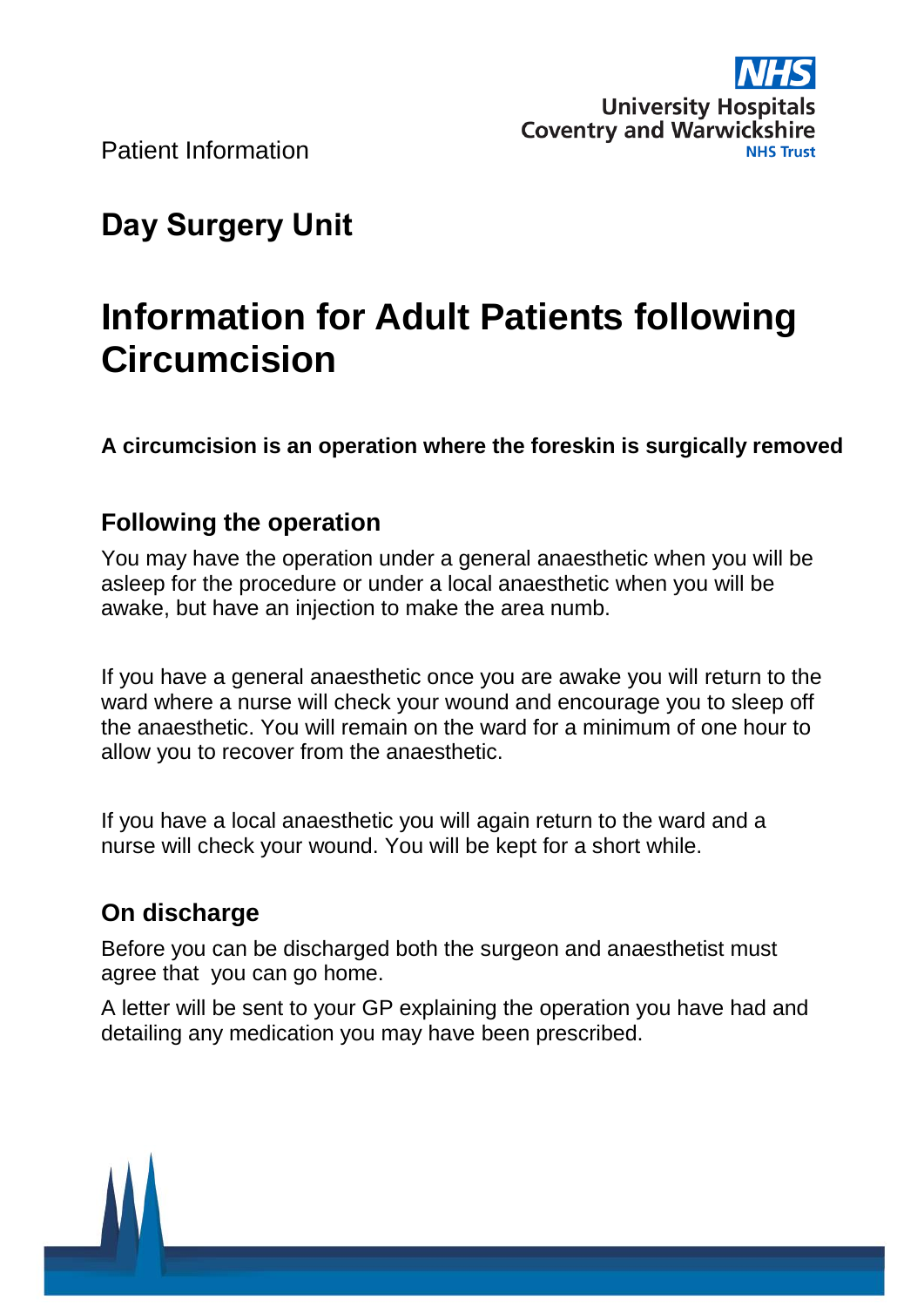If you require an out-patients appointment you will receive it by post.

If you have any queries please ask the nursing staff.

# **Going home**

#### **General anaesthetic**

- If you have had a general anaesthetic a responsible adult must collect you from the ward when you are ready to be discharged.
- You will not be allowed to go home alone
- You should arrange for someone to stay with you for 24 hours after your operation

# **At home**

**On your return home you may eat and drink as normal. Please drink plenty of fluids to help you pass water.**

# **Pain Relief**

Once the anaesthetic starts to wear off, you can take Paracetamol based products (e.g. Paracetamol, Panadol, Paracodol etc.) to help with any pain or discomfort you are feeling. It is advisable not to take Aspirin based pain killers as this may increase the risk of further bruising. If you take Aspirin as routine medication, it is advisable to ask your GP if you should continue taking it.

#### **Always follow the instructions on medicines carefully**

### **Passing water**

If you do not pass urine within 8 hours of the operation, or feel the need to and cannot, try a tepid bath. If this fails, then please contact your GP. However, before you try to pass water make sure you are pain free or as comfortable as possible, any discomfort could mean you may have difficulties passing urine.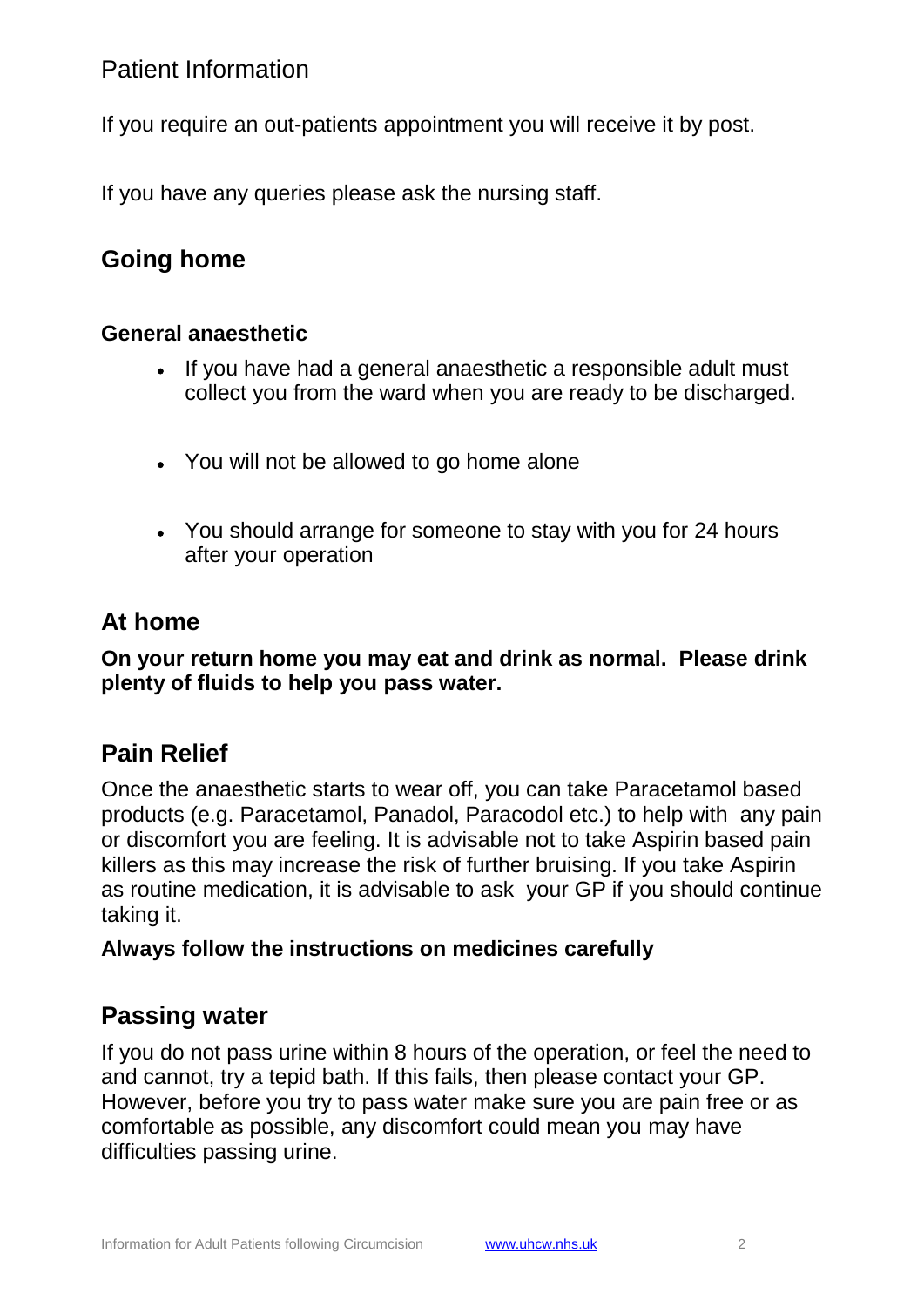#### **Your wound**

- You will have stitches in your wound. These are self dissolving and will fall out on their own
- It is normal for your penis to be red and swollen for about 7-10 days after the operation

#### **Please contact your GP immediately If however your wound:**

- Begins to swell even more
- Starts to smell
- Discharges secretions or bleeds

# **Bathing**

Please make sure you have daily baths for 7-10 days after your operation but please ensure your wound is dried thoroughly, as if wet, there may be an increased risk of wound infection.

#### **Do not use talcum powder on your wound.**

Wear loose clothing for example: pyjamas, tracksuit bottoms for the first few days. It is advisable to try and avoid wearing underwear, do so until you feel comfortable enough to resume wearing them.

# **Returning to work**

It is advisable especially if your work is heavy (manual, driving) to stay off work for at least one week.

#### **Intercourse**

It is advisable not to have sexual intercourse for at least 7 days and then only when it is comfortable to do so. It is also advisable to wear a condom during intercourse for at least one month until all the wounds are properly healed.